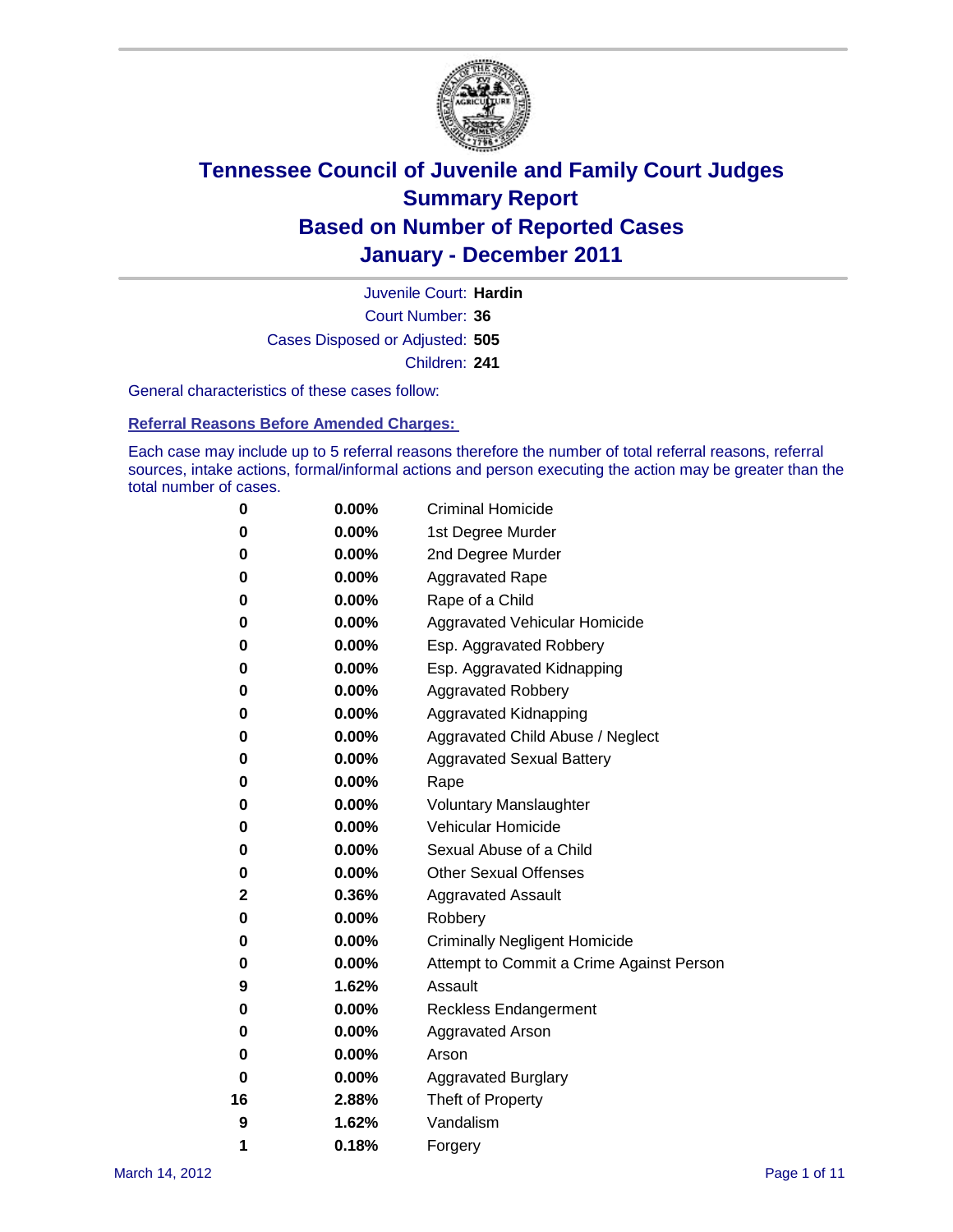

Court Number: **36** Juvenile Court: **Hardin** Cases Disposed or Adjusted: **505** Children: **241**

#### **Referral Reasons Before Amended Charges:**

Each case may include up to 5 referral reasons therefore the number of total referral reasons, referral sources, intake actions, formal/informal actions and person executing the action may be greater than the total number of cases.

| 0  | 0.00% | <b>Worthless Checks</b>                                     |
|----|-------|-------------------------------------------------------------|
| 0  | 0.00% | Illegal Possession / Fraudulent Use of Credit / Debit Cards |
| 8  | 1.44% | <b>Burglary</b>                                             |
| 0  | 0.00% | Unauthorized Use of a Vehicle                               |
| 0  | 0.00% | <b>Cruelty to Animals</b>                                   |
| 0  | 0.00% | Sale of Controlled Substances                               |
| 0  | 0.00% | <b>Other Drug Offenses</b>                                  |
| 10 | 1.80% | Possession of Controlled Substances                         |
| 0  | 0.00% | <b>Criminal Attempt</b>                                     |
| 0  | 0.00% | Carrying Weapons on School Property                         |
| 0  | 0.00% | Unlawful Carrying / Possession of a Weapon                  |
| 1  | 0.18% | <b>Evading Arrest</b>                                       |
| 0  | 0.00% | Escape                                                      |
| 2  | 0.36% | Driving Under Influence (DUI)                               |
| 7  | 1.26% | Possession / Consumption of Alcohol                         |
| 4  | 0.72% | Resisting Stop, Frisk, Halt, Arrest or Search               |
| 1  | 0.18% | <b>Aggravated Criminal Trespass</b>                         |
| 3  | 0.54% | Harassment                                                  |
| 0  | 0.00% | Failure to Appear                                           |
| 0  | 0.00% | Filing a False Police Report                                |
| 0  | 0.00% | Criminal Impersonation                                      |
| 23 | 4.14% | <b>Disorderly Conduct</b>                                   |
| 1  | 0.18% | <b>Criminal Trespass</b>                                    |
| 3  | 0.54% | <b>Public Intoxication</b>                                  |
| 0  | 0.00% | Gambling                                                    |
| 3  | 0.54% | Traffic                                                     |
| 0  | 0.00% | Local Ordinances                                            |
| 4  | 0.72% | Violation of Wildlife Regulations                           |
| 21 | 3.78% | Contempt of Court                                           |
| 7  | 1.26% | Violation of Probation                                      |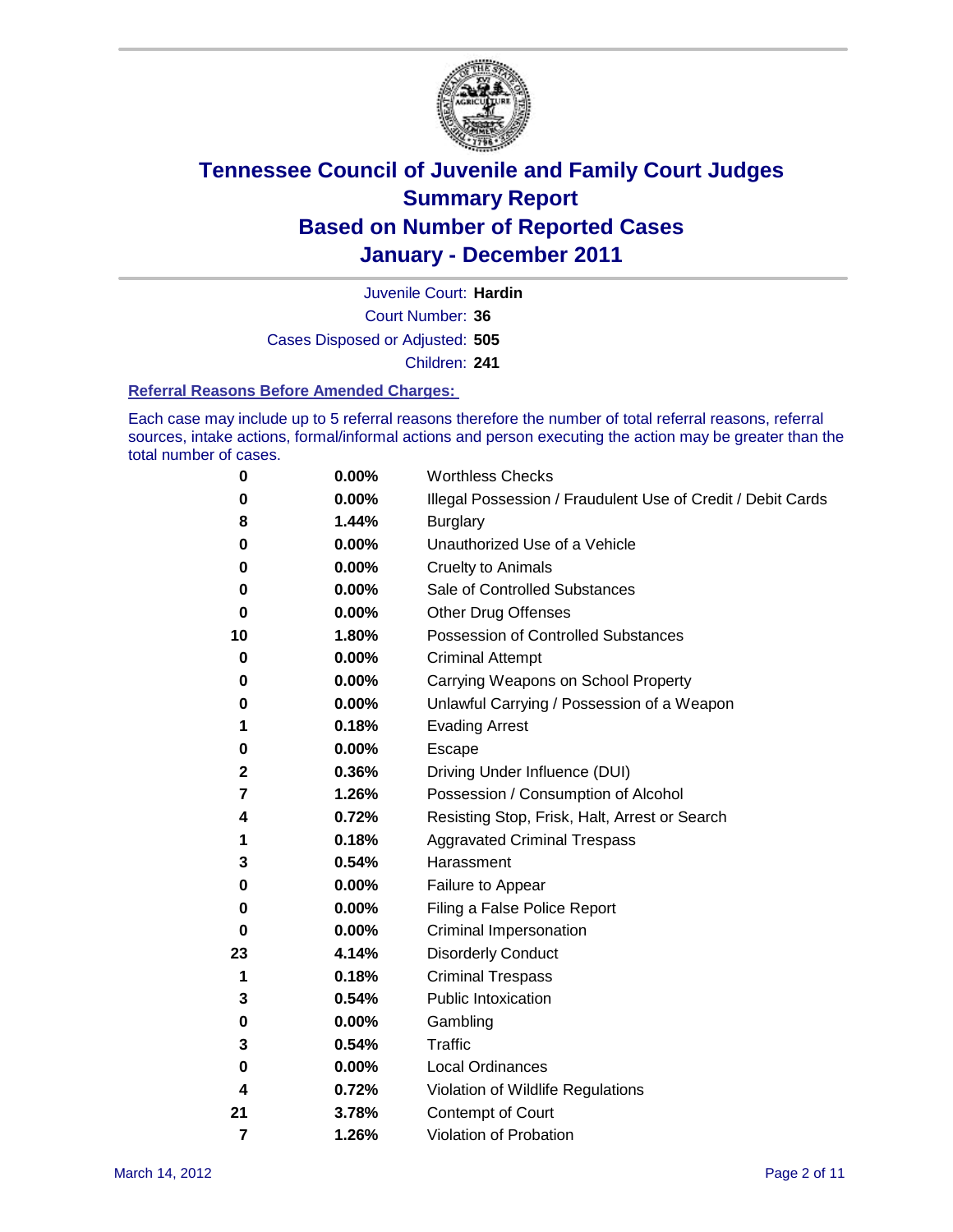

Court Number: **36** Juvenile Court: **Hardin** Cases Disposed or Adjusted: **505** Children: **241**

#### **Referral Reasons Before Amended Charges:**

Each case may include up to 5 referral reasons therefore the number of total referral reasons, referral sources, intake actions, formal/informal actions and person executing the action may be greater than the total number of cases.

| 556      | 100.00%  | <b>Total Referrals</b>                 |
|----------|----------|----------------------------------------|
| 11       | 1.98%    | Other                                  |
| 0        | 0.00%    | Consent to Marry                       |
| 0        | $0.00\%$ | <b>Request for Medical Treatment</b>   |
| 0        | 0.00%    | <b>Child Support</b>                   |
| 0        | $0.00\%$ | Paternity / Legitimation               |
| 0        | $0.00\%$ | Visitation                             |
| 0        | 0.00%    | Custody                                |
| 0        | $0.00\%$ | <b>Foster Care Review</b>              |
| 0        | $0.00\%$ | <b>Administrative Review</b>           |
| 235      | 42.27%   | <b>Judicial Review</b>                 |
| 0        | $0.00\%$ | Violation of Informal Adjustment       |
| 0        | 0.00%    | <b>Violation of Pretrial Diversion</b> |
| 0        | $0.00\%$ | <b>Termination of Parental Rights</b>  |
| 0        | $0.00\%$ | Dependency / Neglect                   |
| 0        | 0.00%    | <b>Physically Abused Child</b>         |
| 0        | $0.00\%$ | <b>Sexually Abused Child</b>           |
| 5        | 0.90%    | <b>Violation of Curfew</b>             |
| $\bf{0}$ | 0.00%    | Violation of a Valid Court Order       |
| 28       | 5.04%    | Possession of Tobacco Products         |
| 0        | $0.00\%$ | Out-of-State Runaway                   |
| 14       | 2.52%    | In-State Runaway                       |
| 118      | 21.22%   | Truancy                                |
| 10       | 1.80%    | <b>Unruly Behavior</b>                 |
| 0        | 0.00%    | Violation of Aftercare                 |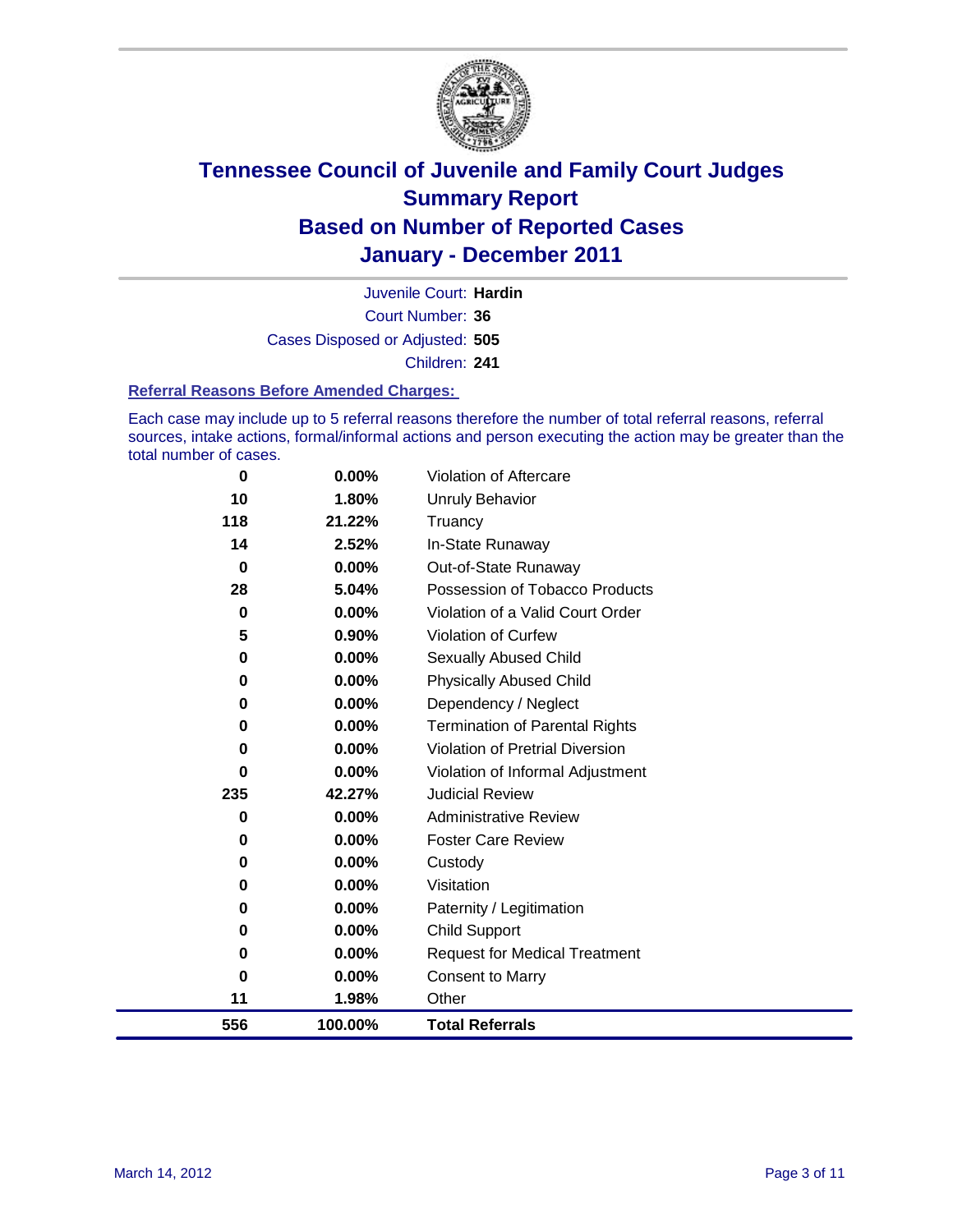

| Juvenile Court: Hardin |                                 |                                   |  |  |
|------------------------|---------------------------------|-----------------------------------|--|--|
|                        | Court Number: 36                |                                   |  |  |
|                        | Cases Disposed or Adjusted: 505 |                                   |  |  |
|                        |                                 | Children: 241                     |  |  |
|                        | <b>Referral Sources: 1</b>      |                                   |  |  |
| 94                     | 16.91%                          | <b>Law Enforcement</b>            |  |  |
| 28                     | 5.04%                           | Parents                           |  |  |
| 0                      | 0.00%                           | <b>Relatives</b>                  |  |  |
| 0                      | $0.00\%$                        | Self                              |  |  |
| 165                    | 29.68%                          | School                            |  |  |
| 0                      | $0.00\%$                        | <b>CSA</b>                        |  |  |
| $\mathbf{2}$           | 0.36%                           | <b>DCS</b>                        |  |  |
| $\bf{0}$               | 0.00%                           | <b>Other State Department</b>     |  |  |
| $\bf{0}$               | 0.00%                           | <b>District Attorney's Office</b> |  |  |
| 256                    | 46.04%                          | <b>Court Staff</b>                |  |  |
| $\bf{0}$               | 0.00%                           | Social Agency                     |  |  |
| 3                      | 0.54%                           | <b>Other Court</b>                |  |  |
| 8                      | 1.44%                           | Victim                            |  |  |
| 0                      | $0.00\%$                        | Child & Parent                    |  |  |
| 0                      | 0.00%                           | Hospital                          |  |  |
| $\bf{0}$               | 0.00%                           | Unknown                           |  |  |
| 0                      | 0.00%                           | Other                             |  |  |
| 556                    | 100.00%                         | <b>Total Referral Sources</b>     |  |  |

### **Age of Child at Referral: 2**

| 241 | 100.00%      |                            | <b>Total Child Count</b> |
|-----|--------------|----------------------------|--------------------------|
|     | 0            | $0.00\%$<br><b>Unknown</b> |                          |
|     | 0            | 0.00%                      | Ages 19 and Over         |
|     | 62<br>25.73% |                            | Ages 17 through 18       |
|     | 93<br>38.59% |                            | Ages 15 through 16       |
|     | 45<br>18.67% |                            | Ages 13 through 14       |
|     | 16           | 6.64%                      | Ages 11 through 12       |
|     | 25<br>10.37% |                            | Ages 10 and Under        |
|     |              |                            |                          |

<sup>1</sup> If different than number of Referral Reasons (556), verify accuracy of your court's data.

One child could be counted in multiple categories, verify accuracy of your court's data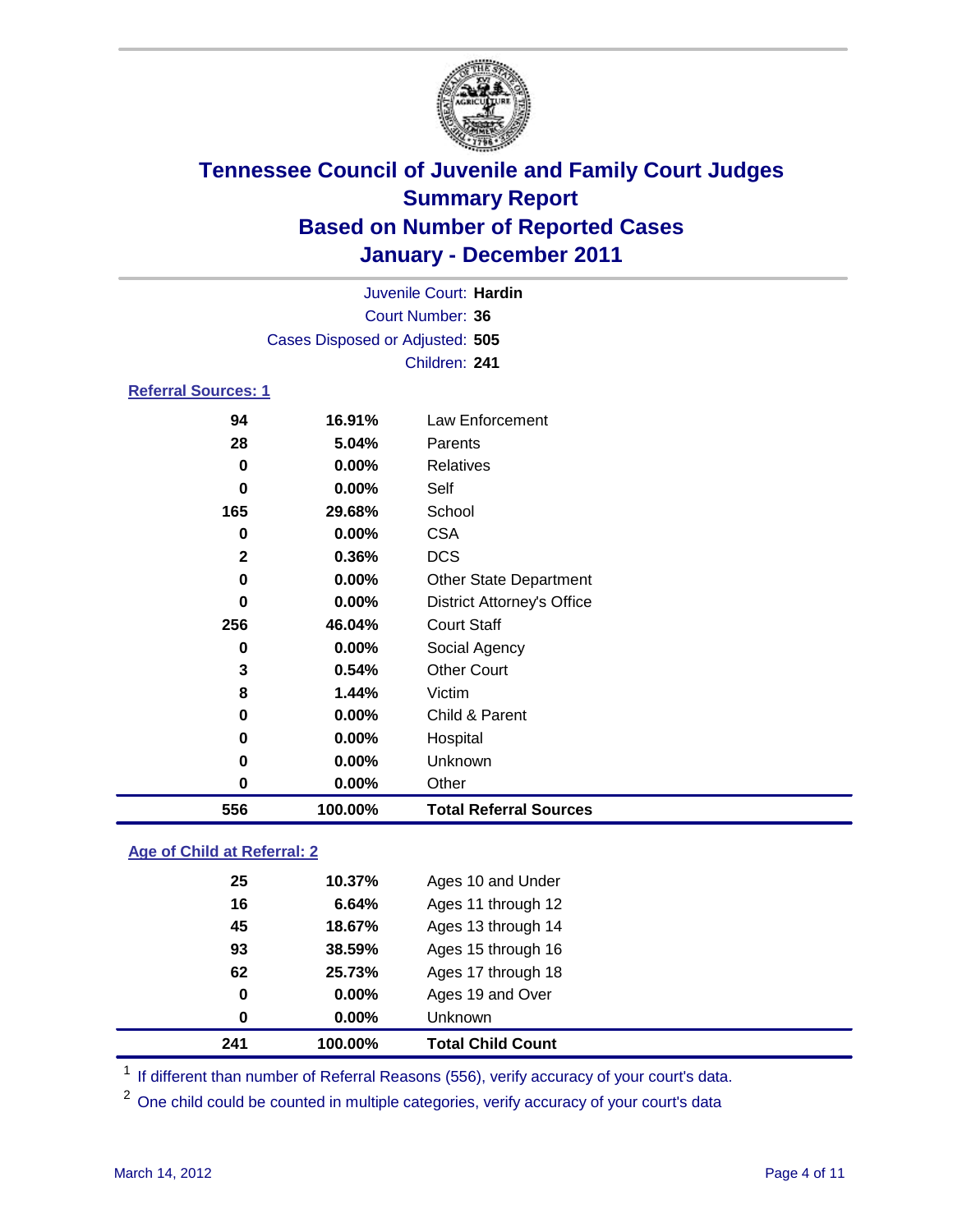

| Juvenile Court: Hardin                  |                                 |                          |  |  |
|-----------------------------------------|---------------------------------|--------------------------|--|--|
|                                         | Court Number: 36                |                          |  |  |
|                                         | Cases Disposed or Adjusted: 505 |                          |  |  |
|                                         |                                 | Children: 241            |  |  |
| Sex of Child: 1                         |                                 |                          |  |  |
| 152                                     | 63.07%                          | Male                     |  |  |
| 89                                      | 36.93%                          | Female                   |  |  |
| $\mathbf 0$                             | 0.00%                           | Unknown                  |  |  |
| 241                                     | 100.00%                         | <b>Total Child Count</b> |  |  |
| Race of Child: 1                        |                                 |                          |  |  |
| 225                                     | 93.36%                          | White                    |  |  |
| 12                                      | 4.98%                           | African American         |  |  |
| 1                                       | 0.41%                           | Native American          |  |  |
| $\mathbf 0$                             | 0.00%                           | Asian                    |  |  |
| $\mathbf 0$                             | 0.00%                           | Mixed                    |  |  |
| 3                                       | 1.24%                           | Unknown                  |  |  |
| 241                                     | 100.00%                         | <b>Total Child Count</b> |  |  |
| <b>Hispanic Origin: 1</b>               |                                 |                          |  |  |
| 5                                       | 2.07%                           | Yes                      |  |  |
| 229                                     | 95.02%                          | No                       |  |  |
| $\overline{7}$                          | 2.90%                           | Unknown                  |  |  |
| 241                                     | 100.00%                         | <b>Total Child Count</b> |  |  |
| <b>School Enrollment of Children: 1</b> |                                 |                          |  |  |
| 233                                     | 96.68%                          | Yes                      |  |  |
| $\overline{7}$                          | 2.90%                           | No                       |  |  |
| 1                                       | 0.41%                           | Unknown                  |  |  |
| 241                                     | 100.00%                         | <b>Total Child Count</b> |  |  |

One child could be counted in multiple categories, verify accuracy of your court's data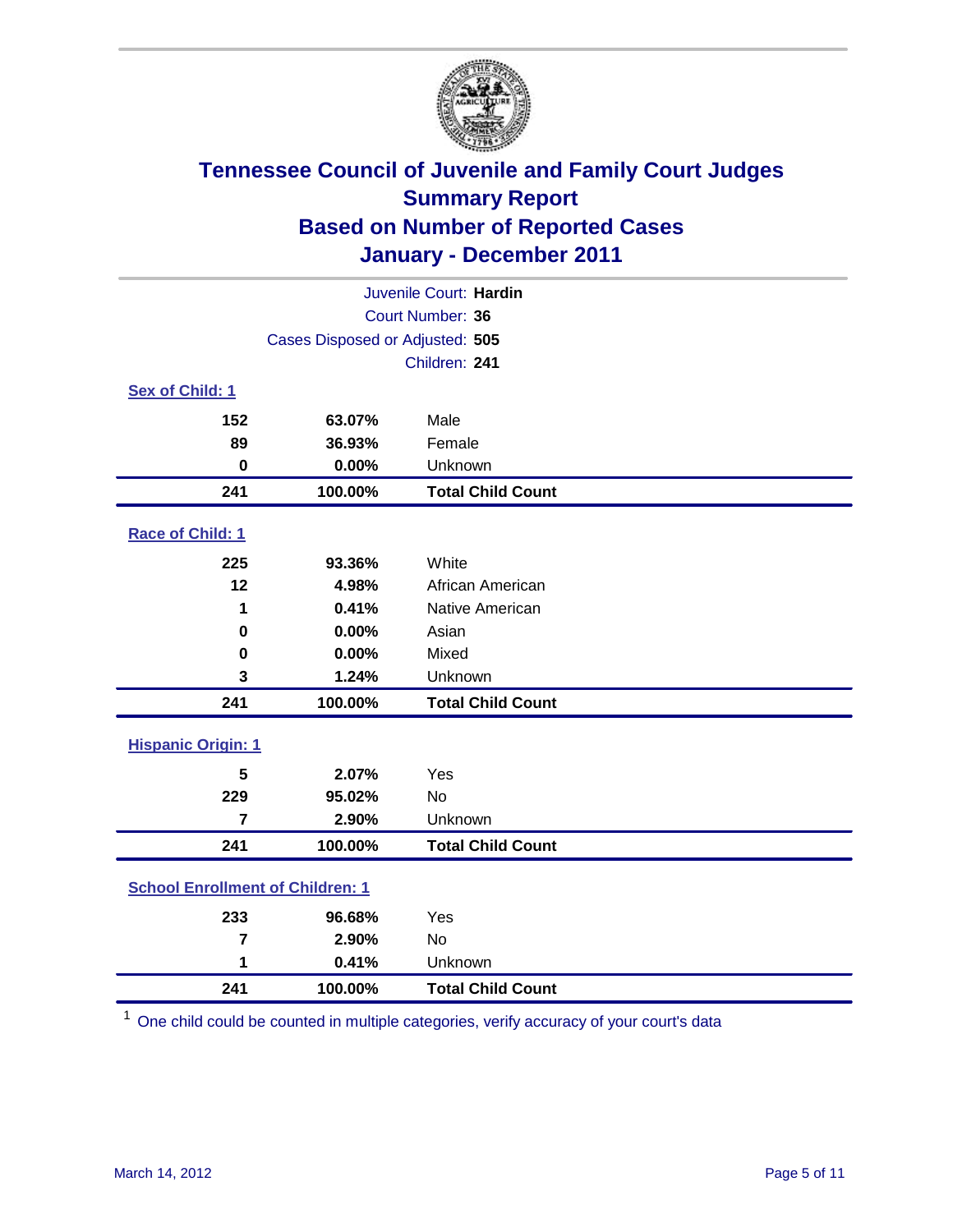

Court Number: **36** Juvenile Court: **Hardin** Cases Disposed or Adjusted: **505** Children: **241**

### **Living Arrangement of Child at Time of Referral: 1**

| 241 | 100.00%  | <b>Total Child Count</b>     |  |
|-----|----------|------------------------------|--|
| 4   | 1.66%    | Other                        |  |
| 1   | 0.41%    | <b>Unknown</b>               |  |
| 0   | $0.00\%$ | Independent                  |  |
| 0   | $0.00\%$ | In an Institution            |  |
| 0   | $0.00\%$ | In a Residential Center      |  |
| 0   | $0.00\%$ | In a Group Home              |  |
| 1   | 0.41%    | With Foster Family           |  |
| 3   | 1.24%    | With Adoptive Parents        |  |
| 19  | 7.88%    | <b>With Relatives</b>        |  |
| 22  | 9.13%    | <b>With Father</b>           |  |
| 110 | 45.64%   | With Mother                  |  |
| 12  | 4.98%    | With Mother and Stepfather   |  |
| 3   | 1.24%    | With Father and Stepmother   |  |
| 66  | 27.39%   | With Both Biological Parents |  |
|     |          |                              |  |

#### **Type of Detention: 2**

| 505 | 100.00%  | <b>Total Detention Count</b> |  |
|-----|----------|------------------------------|--|
| 0   | $0.00\%$ | Other                        |  |
| 495 | 98.02%   | Does Not Apply               |  |
| 0   | $0.00\%$ | <b>Unknown</b>               |  |
| 0   | 0.00%    | Psychiatric Hospital         |  |
| 0   | 0.00%    | Jail - No Separation         |  |
| 0   | $0.00\%$ | Jail - Partial Separation    |  |
| 0   | 0.00%    | Jail - Complete Separation   |  |
| 10  | 1.98%    | Juvenile Detention Facility  |  |
| 0   | $0.00\%$ | Non-Secure Placement         |  |
|     |          |                              |  |

<sup>1</sup> One child could be counted in multiple categories, verify accuracy of your court's data

<sup>2</sup> If different than number of Cases (505) verify accuracy of your court's data.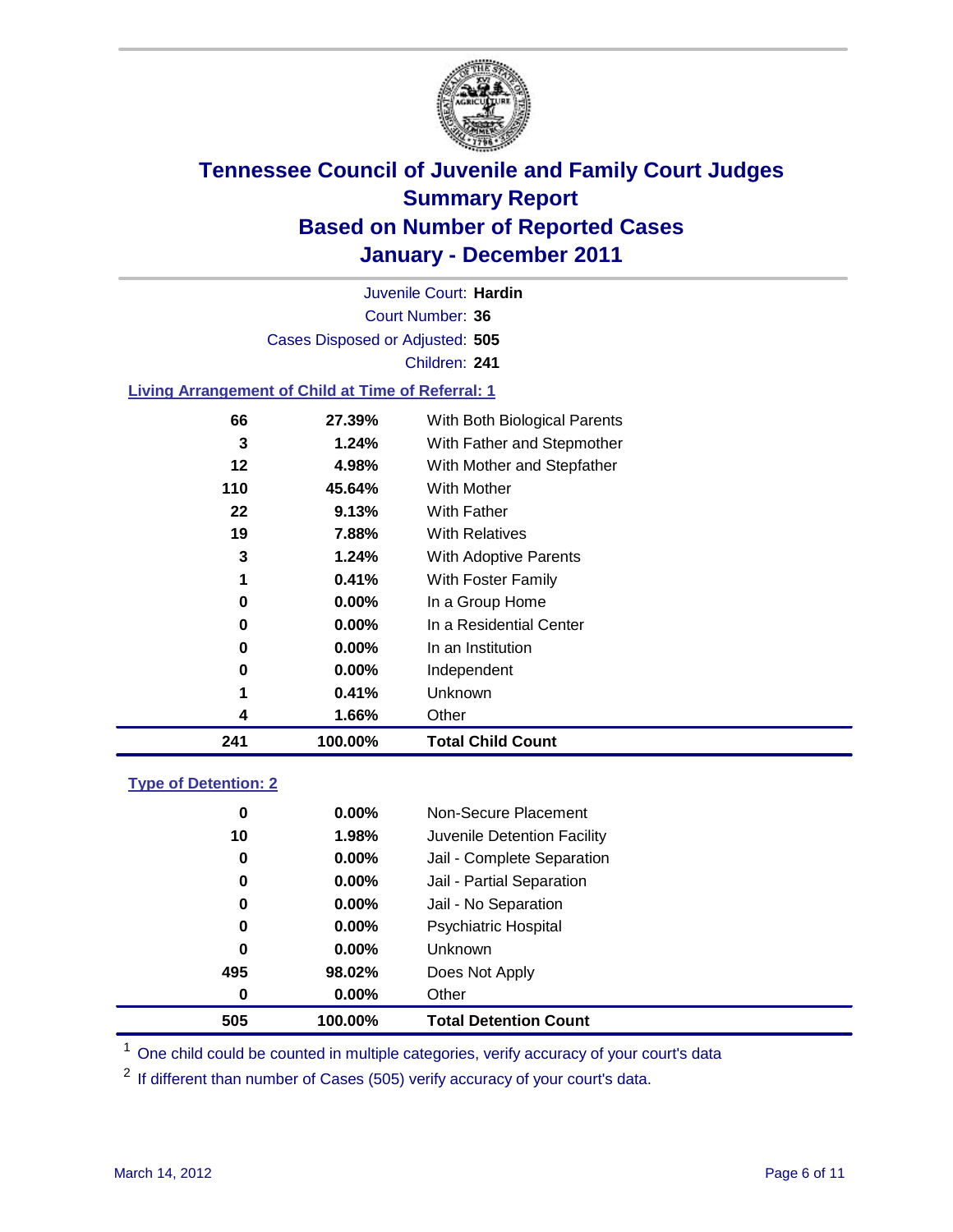

|                                                    | Juvenile Court: Hardin          |                                      |  |  |
|----------------------------------------------------|---------------------------------|--------------------------------------|--|--|
|                                                    | Court Number: 36                |                                      |  |  |
|                                                    | Cases Disposed or Adjusted: 505 |                                      |  |  |
|                                                    |                                 | Children: 241                        |  |  |
| <b>Placement After Secure Detention Hearing: 1</b> |                                 |                                      |  |  |
| 8                                                  | 1.58%                           | Returned to Prior Living Arrangement |  |  |
| $\bf{0}$                                           | 0.00%                           | Juvenile Detention Facility          |  |  |
| $\bf{0}$                                           | 0.00%                           | Jail                                 |  |  |
| 0                                                  | 0.00%                           | Shelter / Group Home                 |  |  |
| 0                                                  | 0.00%                           | <b>Foster Family Home</b>            |  |  |
| $\bf{0}$                                           | 0.00%                           | Psychiatric Hospital                 |  |  |
| 3                                                  | 0.59%                           | <b>Unknown</b>                       |  |  |
| 494                                                | 97.82%                          | Does Not Apply                       |  |  |
| $\mathbf 0$                                        | 0.00%                           | Other                                |  |  |
| 505                                                | 100.00%                         | <b>Total Placement Count</b>         |  |  |
|                                                    |                                 |                                      |  |  |
| <b>Intake Actions: 2</b>                           |                                 |                                      |  |  |
| 287                                                | 51.62%                          | <b>Petition Filed</b>                |  |  |
| $\bf{0}$                                           | 0.00%                           | <b>Motion Filed</b>                  |  |  |
| 4                                                  | 0.72%                           | <b>Citation Processed</b>            |  |  |
| 0                                                  | 0.00%                           | Notification of Paternity Processed  |  |  |
| 231                                                | 41.55%                          | Scheduling of Judicial Review        |  |  |
| $\bf{0}$                                           | 0.00%                           | Scheduling of Administrative Review  |  |  |
| 0                                                  | 0.00%                           | Scheduling of Foster Care Review     |  |  |
| $\bf{0}$                                           | 0.00%                           | Unknown                              |  |  |
| 4                                                  | 0.72%                           | Does Not Apply                       |  |  |
| 30                                                 | 5.40%                           | Other                                |  |  |
| 556                                                | 100.00%                         | <b>Total Intake Count</b>            |  |  |

<sup>1</sup> If different than number of Cases (505) verify accuracy of your court's data.

<sup>2</sup> If different than number of Referral Reasons (556), verify accuracy of your court's data.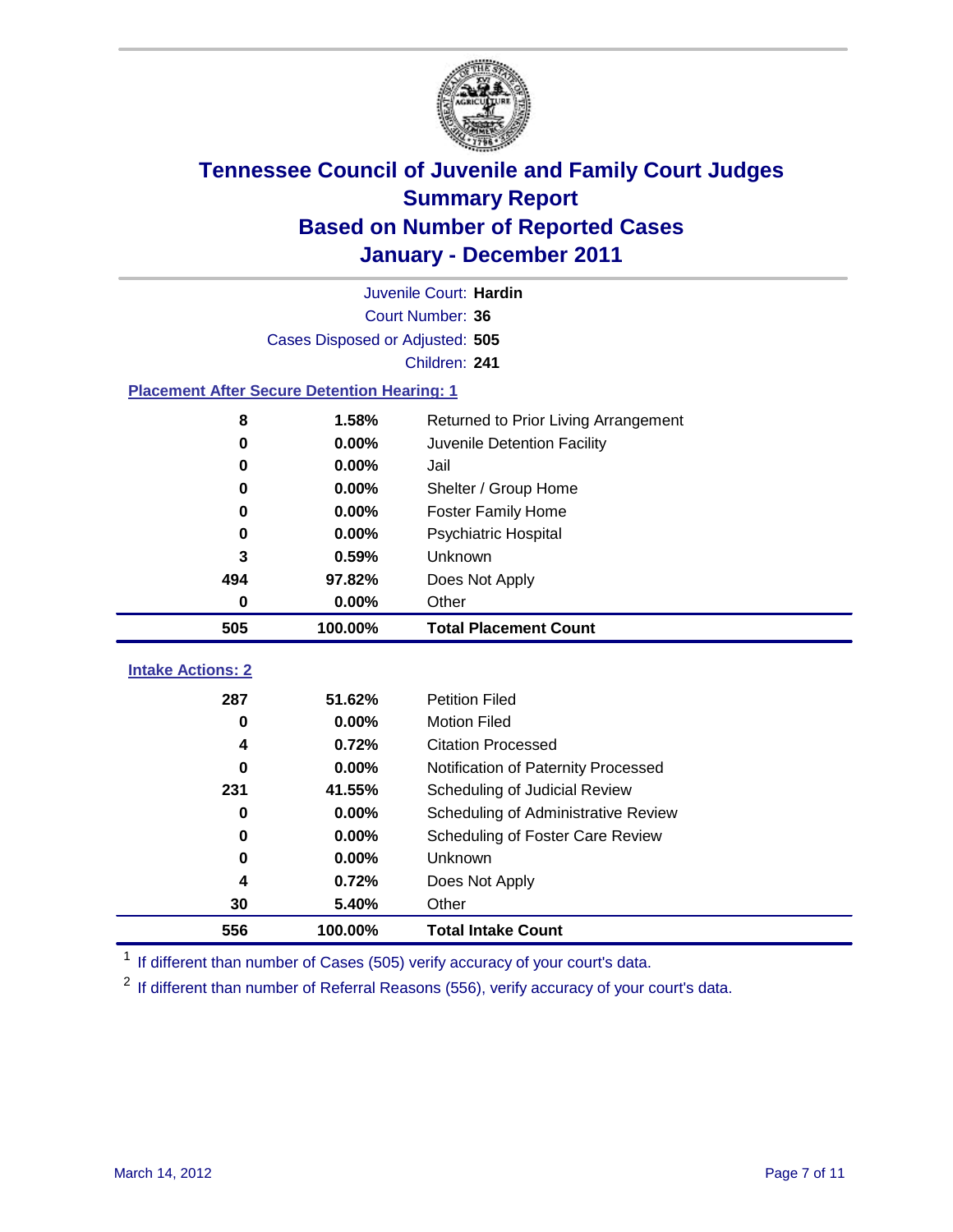

Court Number: **36** Juvenile Court: **Hardin** Cases Disposed or Adjusted: **505** Children: **241**

### **Last Grade Completed by Child: 1**

| $\bf{0}$ | 0.00%   | Too Young for School         |  |  |
|----------|---------|------------------------------|--|--|
| 1        | 0.41%   | Preschool                    |  |  |
| 3        | 1.24%   | Kindergarten                 |  |  |
| 4        | 1.66%   | 1st Grade                    |  |  |
| 3        | 1.24%   | 2nd Grade                    |  |  |
| 8        | 3.32%   | 3rd Grade                    |  |  |
| 6        | 2.49%   | 4th Grade                    |  |  |
| 8        | 3.32%   | 5th Grade                    |  |  |
| 10       | 4.15%   | 6th Grade                    |  |  |
| 19       | 7.88%   | 7th Grade                    |  |  |
| 58       | 24.07%  | 8th Grade                    |  |  |
| 50       | 20.75%  | 9th Grade                    |  |  |
| 39       | 16.18%  | 10th Grade                   |  |  |
| 21       | 8.71%   | 11th Grade                   |  |  |
| $\bf{0}$ | 0.00%   | 12th Grade                   |  |  |
| 0        | 0.00%   | Non-Graded Special Ed        |  |  |
| 0        | 0.00%   | <b>GED</b>                   |  |  |
| 3        | 1.24%   | Graduated                    |  |  |
| 3        | 1.24%   | <b>Never Attended School</b> |  |  |
| 5        | 2.07%   | Unknown                      |  |  |
| $\bf{0}$ | 0.00%   | Other                        |  |  |
| 241      | 100.00% | <b>Total Child Count</b>     |  |  |
| .        |         |                              |  |  |

### **Enrolled in Special Education: 1**

| 241 | 100.00%  | <b>Total Child Count</b> |
|-----|----------|--------------------------|
| 5   | $2.07\%$ | <b>Unknown</b>           |
| 225 | 93.36%   | No                       |
| 11  | 4.56%    | Yes                      |
|     |          |                          |

One child could be counted in multiple categories, verify accuracy of your court's data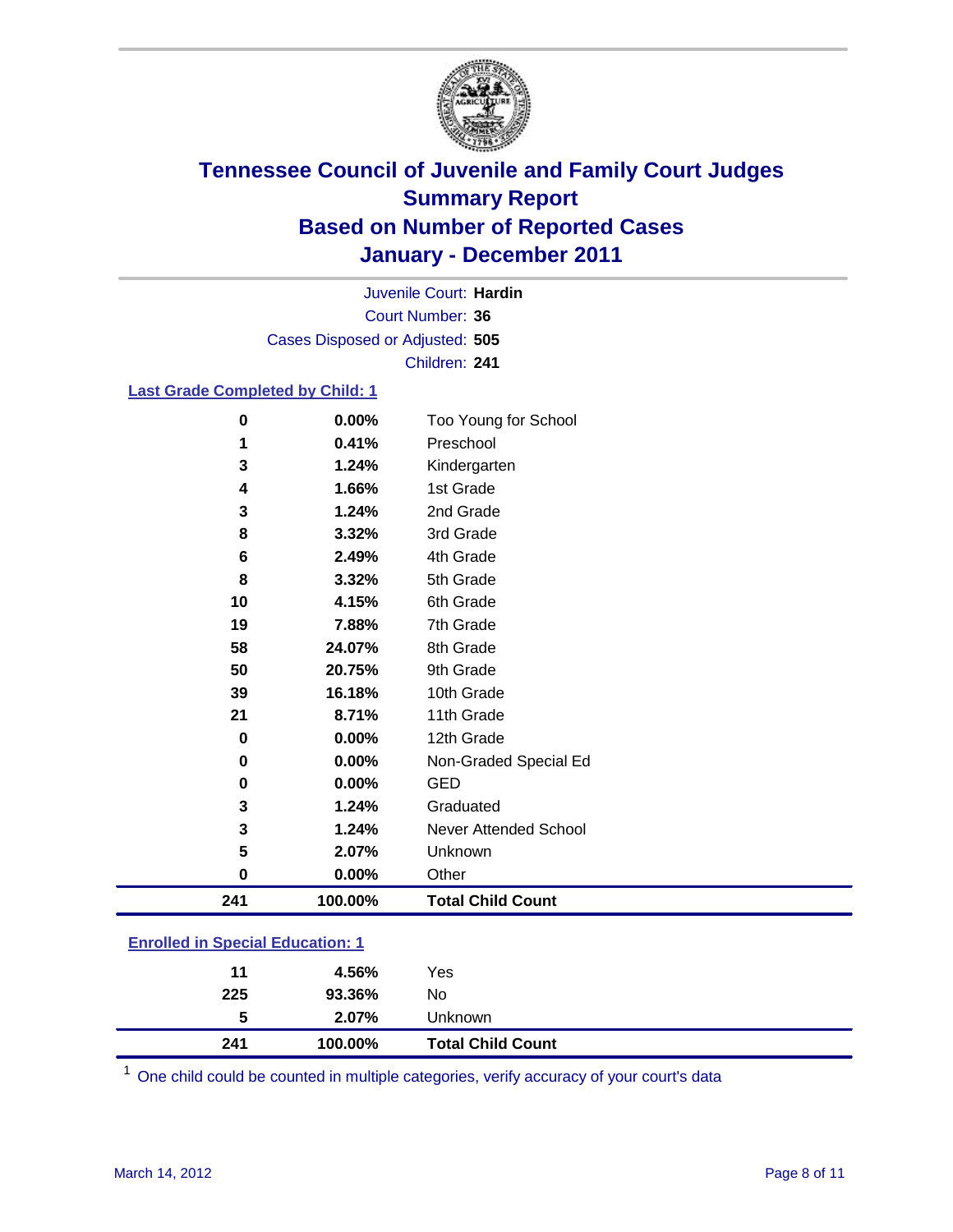

|                              | Juvenile Court: Hardin          |                           |  |  |
|------------------------------|---------------------------------|---------------------------|--|--|
|                              | Court Number: 36                |                           |  |  |
|                              | Cases Disposed or Adjusted: 505 |                           |  |  |
|                              |                                 | Children: 241             |  |  |
| <b>Action Executed By: 1</b> |                                 |                           |  |  |
| 552                          | 99.28%                          | Judge                     |  |  |
| 0                            | $0.00\%$                        | Magistrate                |  |  |
| 4                            | 0.72%                           | <b>YSO</b>                |  |  |
| 0                            | 0.00%                           | Other                     |  |  |
| 0                            | 0.00%                           | Unknown                   |  |  |
| 556                          | 100.00%                         | <b>Total Action Count</b> |  |  |

### **Formal / Informal Actions: 1**

| 137 | 24.64%   | Dismissed                                        |
|-----|----------|--------------------------------------------------|
|     | 0.18%    | Retired / Nolle Prosequi                         |
| 94  | 16.91%   | <b>Complaint Substantiated Delinquent</b>        |
| 29  | 5.22%    | <b>Complaint Substantiated Status Offender</b>   |
| 2   | 0.36%    | <b>Complaint Substantiated Dependent/Neglect</b> |
| 0   | $0.00\%$ | <b>Complaint Substantiated Abused</b>            |
| 0   | $0.00\%$ | <b>Complaint Substantiated Mentally III</b>      |
| 29  | 5.22%    | Informal Adjustment                              |
| 0   | $0.00\%$ | <b>Pretrial Diversion</b>                        |
| 0   | $0.00\%$ | <b>Transfer to Adult Court Hearing</b>           |
| 0   | $0.00\%$ | Charges Cleared by Transfer to Adult Court       |
| 0   | $0.00\%$ | Special Proceeding                               |
| 21  | 3.78%    | <b>Review Concluded</b>                          |
| 231 | 41.55%   | Case Held Open                                   |
| 12  | 2.16%    | Other                                            |
| 0   | $0.00\%$ | Unknown                                          |
| 556 | 100.00%  | <b>Total Action Count</b>                        |

<sup>1</sup> If different than number of Referral Reasons (556), verify accuracy of your court's data.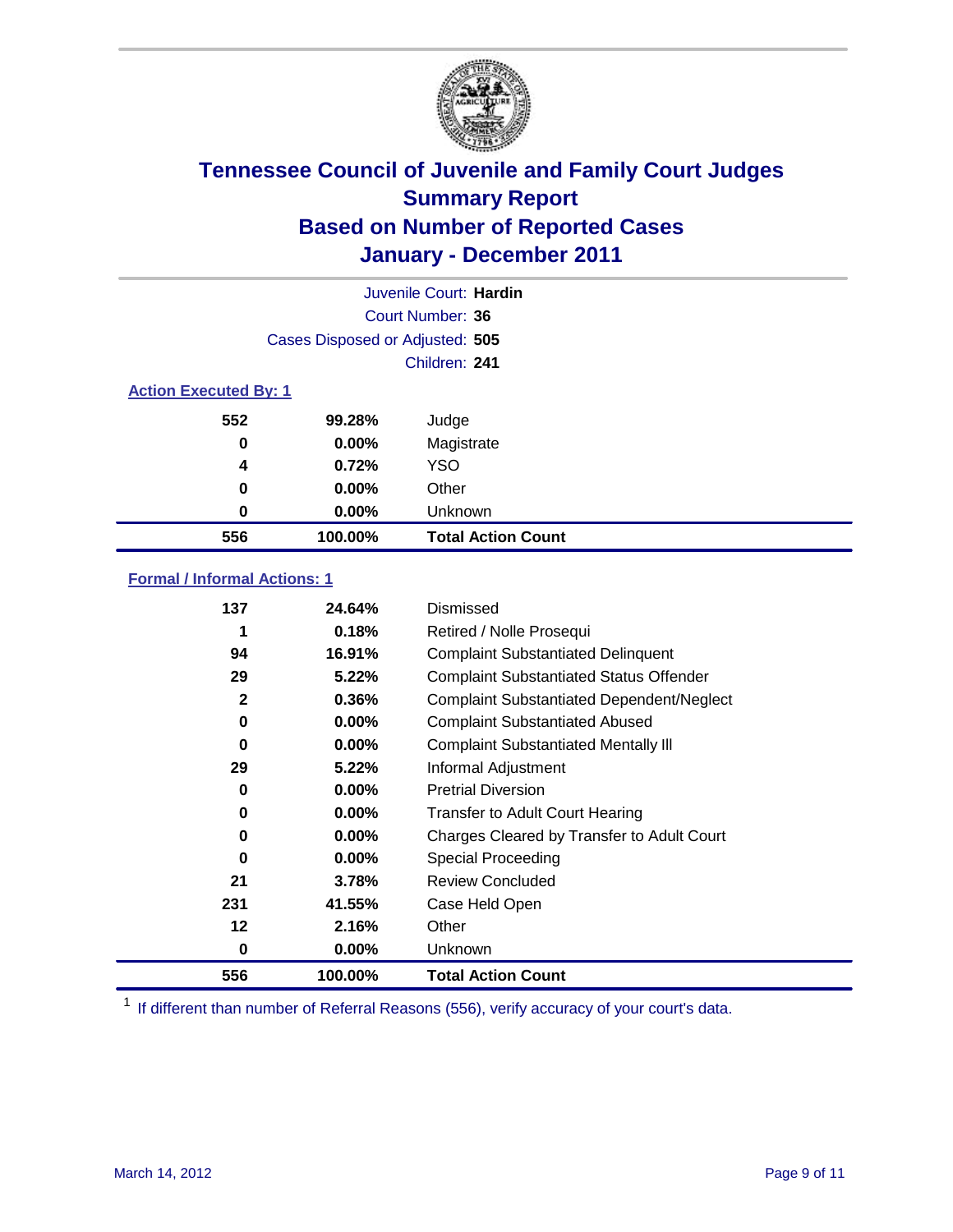

|                       |                                 | Juvenile Court: Hardin                                |
|-----------------------|---------------------------------|-------------------------------------------------------|
|                       |                                 | Court Number: 36                                      |
|                       | Cases Disposed or Adjusted: 505 |                                                       |
|                       |                                 | Children: 241                                         |
| <b>Case Outcomes:</b> |                                 | There can be multiple outcomes for one child or case. |
| 134                   | 15.99%                          | <b>Case Dismissed</b>                                 |
| 7                     | 0.84%                           | Case Retired or Nolle Prosequi                        |
| 0                     | 0.00%                           | Warned / Counseled                                    |
| 229                   | 27.33%                          | Held Open For Review                                  |
| 0                     | 0.00%                           | Supervision / Probation to Juvenile Court             |
| 0                     | 0.00%                           | <b>Probation to Parents</b>                           |
| 2                     | 0.24%                           | Referral to Another Entity for Supervision / Service  |
| 3                     | 0.36%                           | Referred for Mental Health Counseling                 |
| $\mathbf 2$           | 0.24%                           | Referred for Alcohol and Drug Counseling              |
| 0                     | 0.00%                           | <b>Referred to Alternative School</b>                 |
| 0                     | 0.00%                           | Referred to Private Child Agency                      |
| 0                     | 0.00%                           | Referred to Defensive Driving School                  |
| 0                     | 0.00%                           | Referred to Alcohol Safety School                     |
| 20                    | 2.39%                           | Referred to Juvenile Court Education-Based Program    |
| 4                     | 0.48%                           | Driver's License Held Informally                      |
| 0                     | 0.00%                           | <b>Voluntary Placement with DMHMR</b>                 |
| 0                     | 0.00%                           | <b>Private Mental Health Placement</b>                |
| 0                     | 0.00%                           | <b>Private MR Placement</b>                           |
| 0                     | 0.00%                           | Placement with City/County Agency/Facility            |
| 1                     | 0.12%                           | Placement with Relative / Other Individual            |
| 30                    | 3.58%                           | Fine                                                  |
| 50                    | 5.97%                           | <b>Public Service</b>                                 |
| 17                    | 2.03%                           | Restitution                                           |
| 0                     | 0.00%                           | Runaway Returned                                      |
| 44                    | 5.25%                           | No Contact Order                                      |
| $\pmb{0}$             | 0.00%                           | Injunction Other than No Contact Order                |
| 2                     | 0.24%                           | <b>House Arrest</b>                                   |
| 0                     | 0.00%                           | <b>Court Defined Curfew</b>                           |
| 14                    | 1.67%                           | Dismissed from Informal Adjustment                    |
| 0                     | 0.00%                           | <b>Dismissed from Pretrial Diversion</b>              |
| 1                     | 0.12%                           | Released from Probation                               |
| 0                     | 0.00%                           | <b>Transferred to Adult Court</b>                     |
| 0                     | $0.00\%$                        | <b>DMHMR Involuntary Commitment</b>                   |